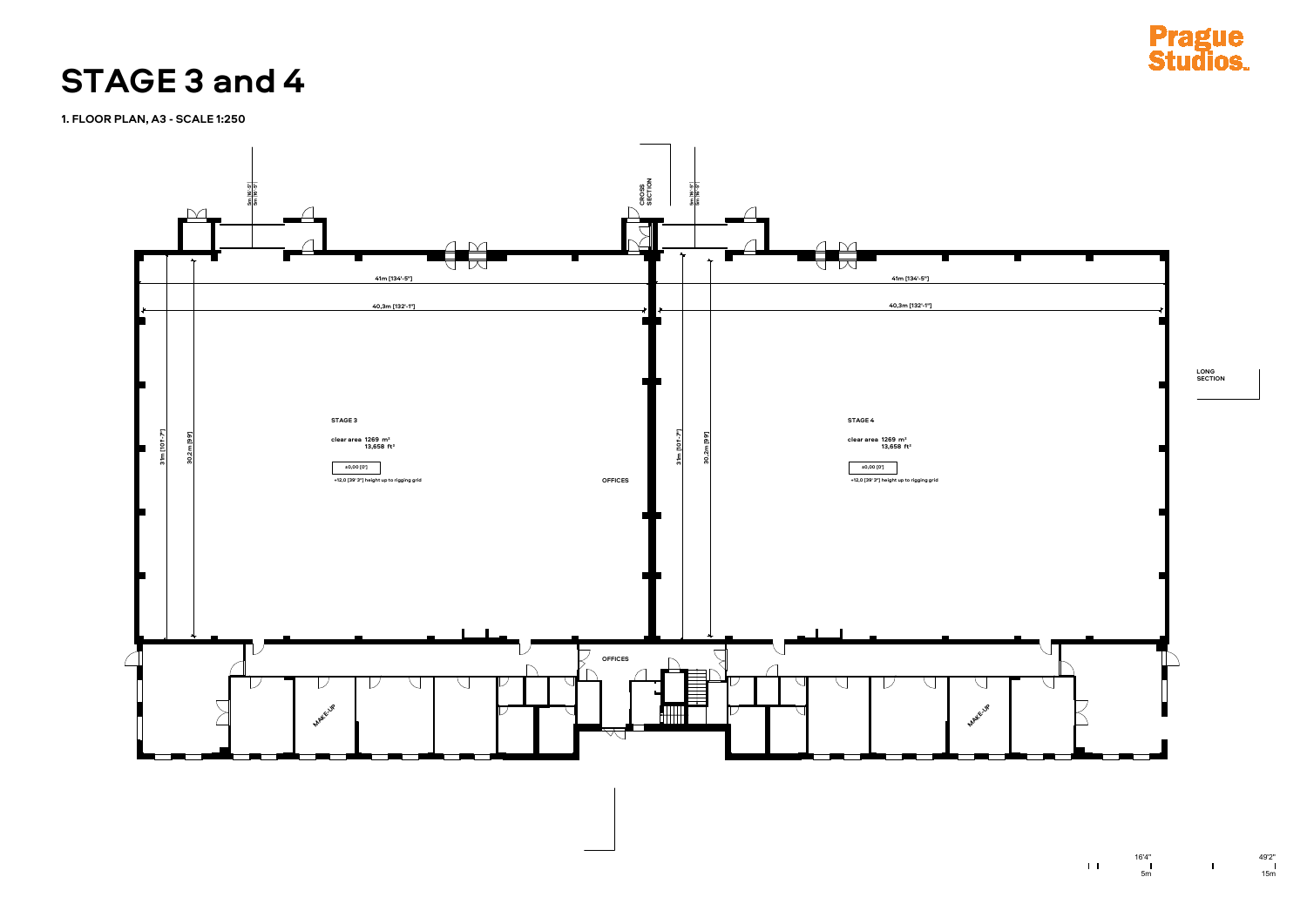![](_page_1_Figure_2.jpeg)

![](_page_1_Picture_3.jpeg)

 $\begin{array}{c}\n16'4'' \\
\phantom{0}1 \\
\phantom{0}5m\n\end{array}$ 

**2. TECHNICAL PLAN, A3 - SCALE 1:250**

**STAGE 3 and 4**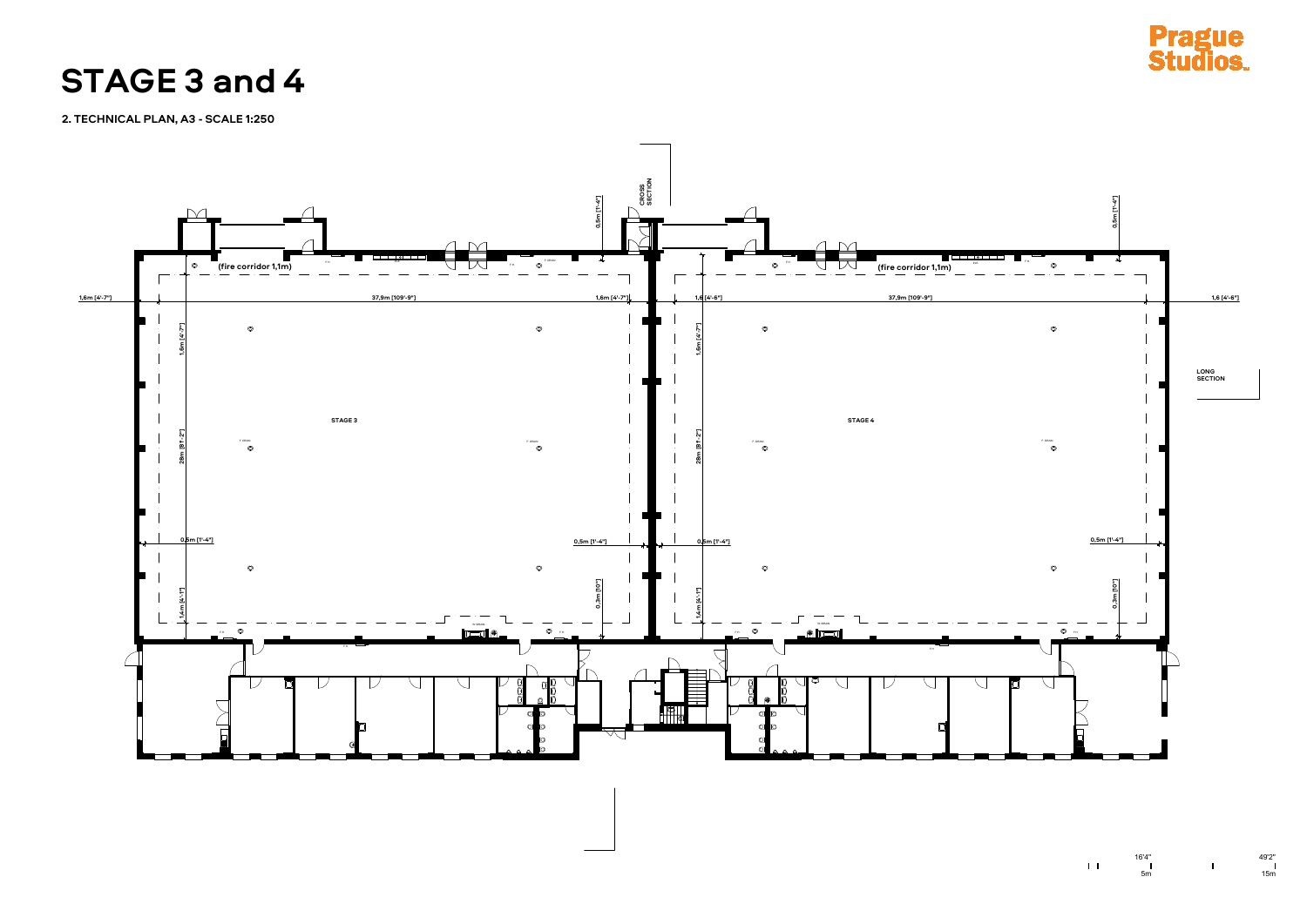![](_page_2_Figure_2.jpeg)

![](_page_2_Picture_3.jpeg)

 $\bar{1},\bar{1}$ 

**3. DESIGN GRID, A3 - SCALE 1:250**

**STAGE 3 and 4**